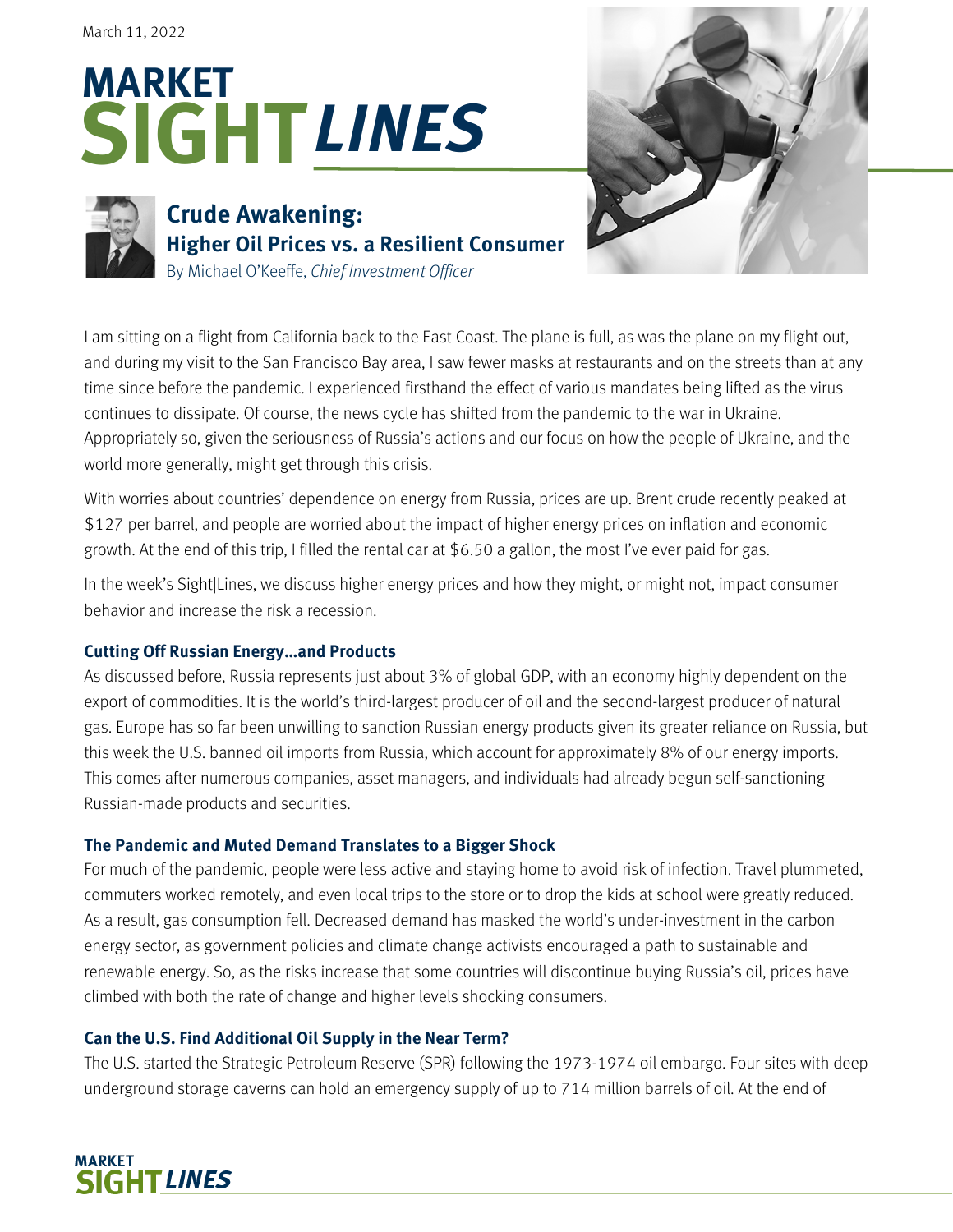2021, the SPR had over 593 million barrels in inventory. For reference, the U.S. imported an average of 672,000 barrels a day from Russia. So, replacing the Russian oil shouldn't be a major issue for the U.S. in the near term. However, should other countries or companies, especially in Europe, impose sanctions, then oil prices will continue to move higher and remain elevated until demand for oil falls or oil production from OPEC, Canada, and the U.S. increases.

#### **A More Resilient Consumer**

The price of a barrel of oil nearly quadrupled in 1974 and more than doubled in 2008, and recessions followed in each case. But when we look deeper, we see that consumers were spending, on average, more of their "wallets" on gasoline and other energy products, totaling 4.6% in 1974 and 3.9% in 2008. At the end of January this year, oil was at \$91.21 a barrel, with related gasoline consumption representing approximately 2.5% of consumers' wallets, well below the 4.6% and 3.9% levels. At today's price, gasoline consumption represents about 3.1% of consumers' wallets. So, for now, these figures tell us the consumer can generally handle these higher prices. Of course, lower-income individuals and those with less efficient cars or longer commutes will be impacted.

#### **…and a Better Prepared Consumer**

Consumers are also better prepared for this event, as the relief packages from the pandemic have led to elevated savings and healthier balance sheets. This means that many have cash on hand to withstand the higher prices. We've seen estimates that an increase of \$10 per barrel raises consumers' nominal spending on gasoline by around \$35 billion annually, which is equivalent to about 0.2% of total consumption. Again, we think consumers can handle this increase, but they may also choose to reduce spending elsewhere, so a 0.2% reduction in consumption of other goods and services. An increase to \$150 per barrel from \$90 in mid-February would increase consumption by 1.2%, which would almost certainly cause consumption to fall elsewhere. But, again, we believe the consumer is better prepared today.

#### **Conclusion**

Russia's invasion of Ukraine has predictably driven oil prices higher, and sustained higher prices will put further pressure on already high inflation. We believe that the current level of higher energy prices is not enough to push the U.S. into recession. Notably, though, we expect robust consumer spending despite these higher energy prices. The Federal Reserve has also been clear about its intention to combat inflation with the market still pricing in six rate hikes in 2022. When we look at other factors in our recession risk dashboard, we still see strong business activity and a resilient consumer. We remain of the view that the current economic expansion will continue.

### **Michael P. O'Keeffe, CFA**

*Chief Investment Officer* michael.okeeffe@stifel.com Follow on LinkedIn